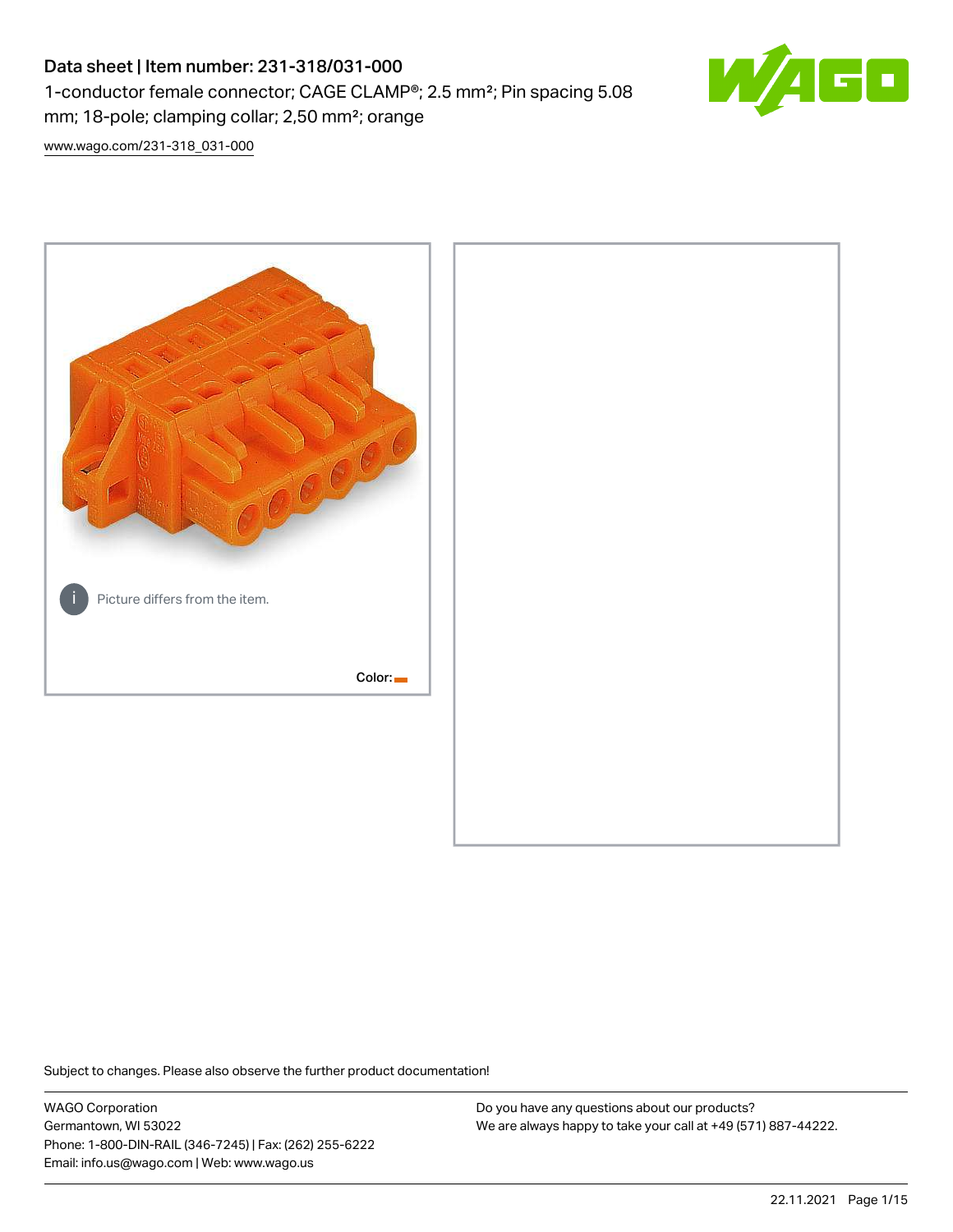

#### Dimensions in mm

 $L_1$  = (pole no. x pin spacing) + 3 mm

 $L_2$  = (pole no. x pin spacing) + 8.8 mm

 $L_3$  = (pole no. x pin spacing) + 14.8 mm

2- to 3-pole female connectors – one latch only

#### Item description

- Universal connection for all conductor types  $\blacksquare$
- Easy cable pre-assembly and on-unit wiring via vertical and horizontal CAGE CLAMP<sup>®</sup> actuation П

.<br>Subject to changes. Please also observe the further product documentation!

WAGO Corporation Germantown, WI 53022 Phone: 1-800-DIN-RAIL (346-7245) | Fax: (262) 255-6222 Email: info.us@wago.com | Web: www.wago.us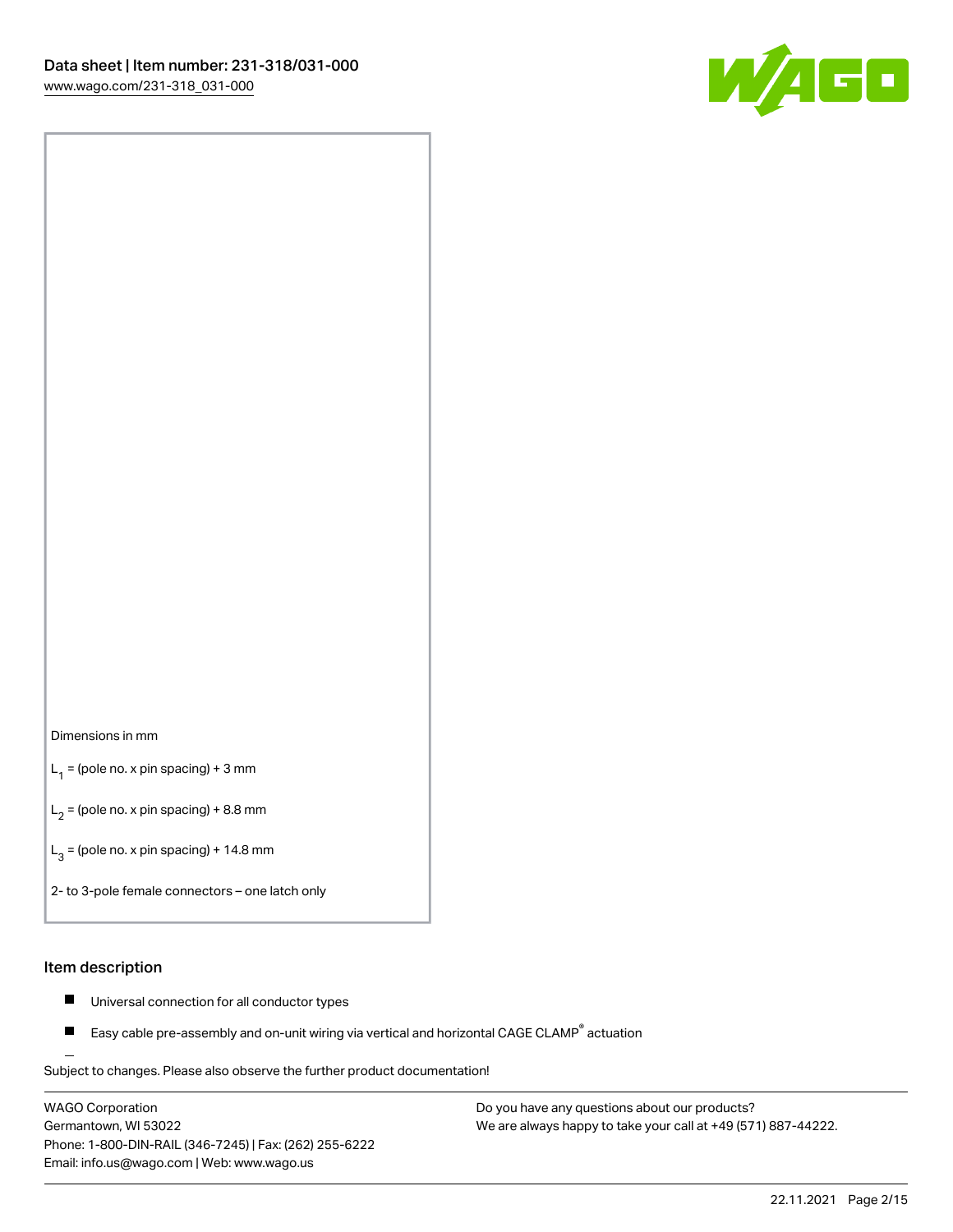W/AGO

- Integrated test ports
- $\blacksquare$ With coding fingers

# Data

## Notes

| Safety information 1 | The MCS-MULTI CONNECTION SYSTEM includes connectors<br>without breaking capacity in accordance with DIN EN 61984. When<br>used as intended, these connectors must not be connected<br>/disconnected when live or under load. The circuit design should<br>ensure header pins, which can be touched, are not live when<br>unmated. |
|----------------------|-----------------------------------------------------------------------------------------------------------------------------------------------------------------------------------------------------------------------------------------------------------------------------------------------------------------------------------|
| Variants:            | Gold-plated or partially gold-plated contact surfaces<br>Other versions (or variants) can be requested from WAGO Sales or<br>configured at https://configurator.wago.com/                                                                                                                                                         |

## Electrical data

#### IEC Approvals

| Ratings per                 | IEC/EN 60664-1                                                        |
|-----------------------------|-----------------------------------------------------------------------|
| Rated voltage (III / 3)     | 320 V                                                                 |
| Rated surge voltage (III/3) | 4 <sub>kV</sub>                                                       |
| Rated voltage (III/2)       | 320 V                                                                 |
| Rated surge voltage (III/2) | 4 <sub>k</sub> V                                                      |
| Nominal voltage (II/2)      | 630 V                                                                 |
| Rated surge voltage (II/2)  | 4 <sub>k</sub> V                                                      |
| Rated current               | 16 A                                                                  |
| Legend (ratings)            | $(III / 2)$ $\triangle$ Overvoltage category III / Pollution degree 2 |

#### UL Approvals

| Approvals per                  | <b>UL 1059</b> |
|--------------------------------|----------------|
| Rated voltage UL (Use Group B) | 300 V          |
| Rated current UL (Use Group B) | 15 A           |
| Rated voltage UL (Use Group D) | 300 V          |
| Rated current UL (Use Group D) | 10 A           |

## Ratings per UL

| Rated voltage UL 1977 | 600 V  |
|-----------------------|--------|
| Rated current UL 1977 | $\sim$ |

| WAGO Corporation                                       | Do you have any questions about our products?                 |
|--------------------------------------------------------|---------------------------------------------------------------|
| Germantown. WI 53022                                   | We are always happy to take your call at +49 (571) 887-44222. |
| Phone: 1-800-DIN-RAIL (346-7245)   Fax: (262) 255-6222 |                                                               |
| Email: info.us@wago.com   Web: www.wago.us             |                                                               |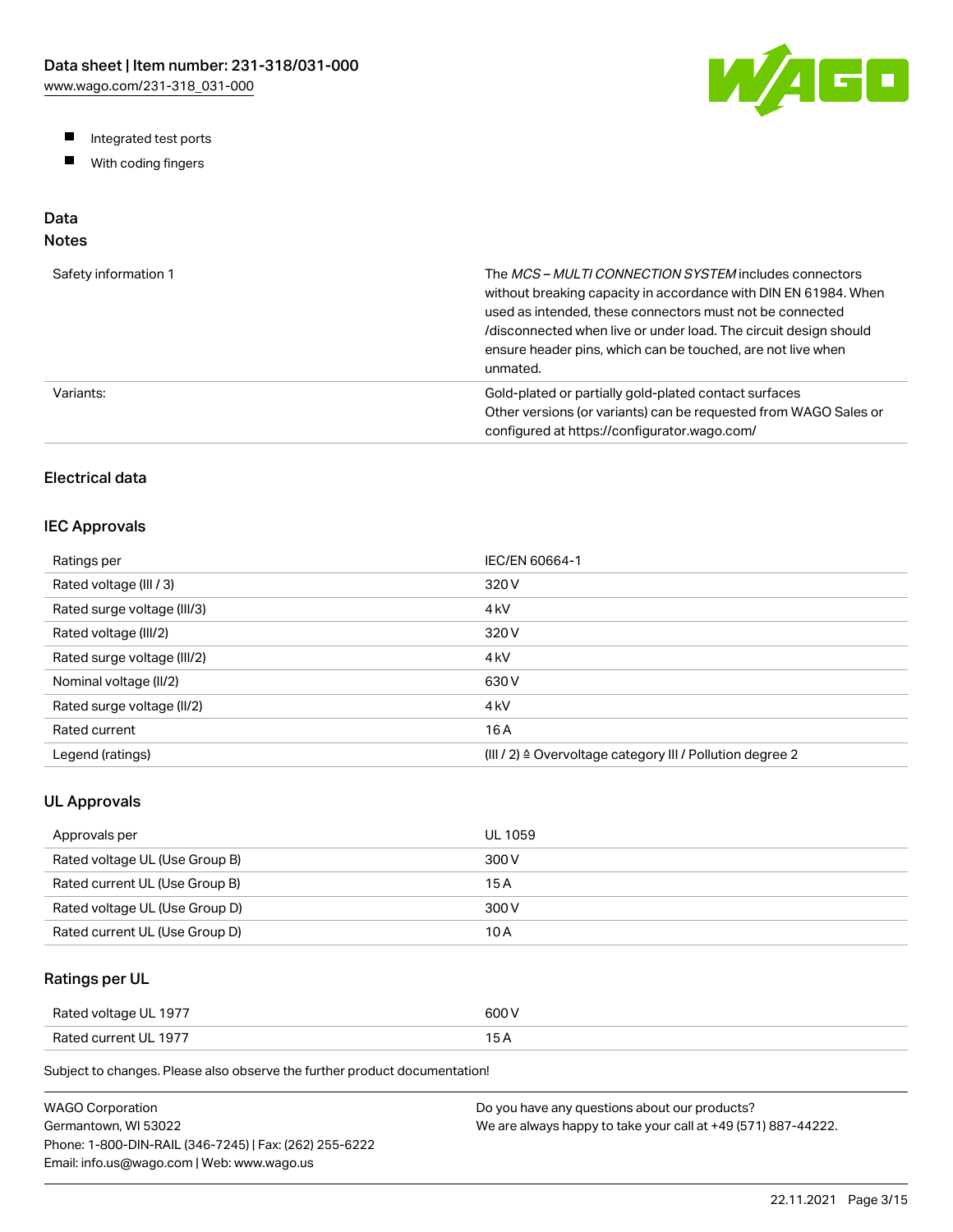

#### CSA Approvals

| Approvals per                   | CSA   |
|---------------------------------|-------|
| Rated voltage CSA (Use Group B) | 300 V |
| Rated current CSA (Use Group B) | 15 A  |
| Rated voltage CSA (Use Group D) | 300 V |
| Rated current CSA (Use Group D) | 10 A  |

#### Connection data

| Total number of connection points | 18 |
|-----------------------------------|----|
| Total number of potentials        | 18 |
| Number of connection types        |    |
| Number of levels                  |    |

#### Connection 1

| Connection technology                             | CAGE CLAMP®                            |
|---------------------------------------------------|----------------------------------------|
| Actuation type                                    | Operating tool                         |
| Solid conductor                                   | $0.082.5$ mm <sup>2</sup> / 28  12 AWG |
| Fine-stranded conductor                           | $0.082.5$ mm <sup>2</sup> / 28  12 AWG |
| Fine-stranded conductor; with insulated ferrule   | $0.251.5$ mm <sup>2</sup>              |
| Fine-stranded conductor; with uninsulated ferrule | $0.252.5$ mm <sup>2</sup>              |
| Strip length                                      | $89$ mm / 0.31  0.35 inch              |
| Number of poles                                   | 18                                     |
| Conductor entry direction to mating direction     | 0°                                     |

## Physical data

| Pin spacing | 5.08 mm / 0.2 inch     |
|-------------|------------------------|
| Width       | 106.24 mm / 4.183 inch |
| Height      | 14.3 mm / 0.563 inch   |
| Depth       | 26.45 mm / 1.041 inch  |

#### Mechanical data

| Mounting type | Mounting flange                         |
|---------------|-----------------------------------------|
| Mounting type | Feed-through mounting<br>Panel mounting |

| <b>WAGO Corporation</b>                                | Do you have any questions about our products?                 |
|--------------------------------------------------------|---------------------------------------------------------------|
| Germantown, WI 53022                                   | We are always happy to take your call at +49 (571) 887-44222. |
| Phone: 1-800-DIN-RAIL (346-7245)   Fax: (262) 255-6222 |                                                               |
| Email: info.us@wago.com   Web: www.wago.us             |                                                               |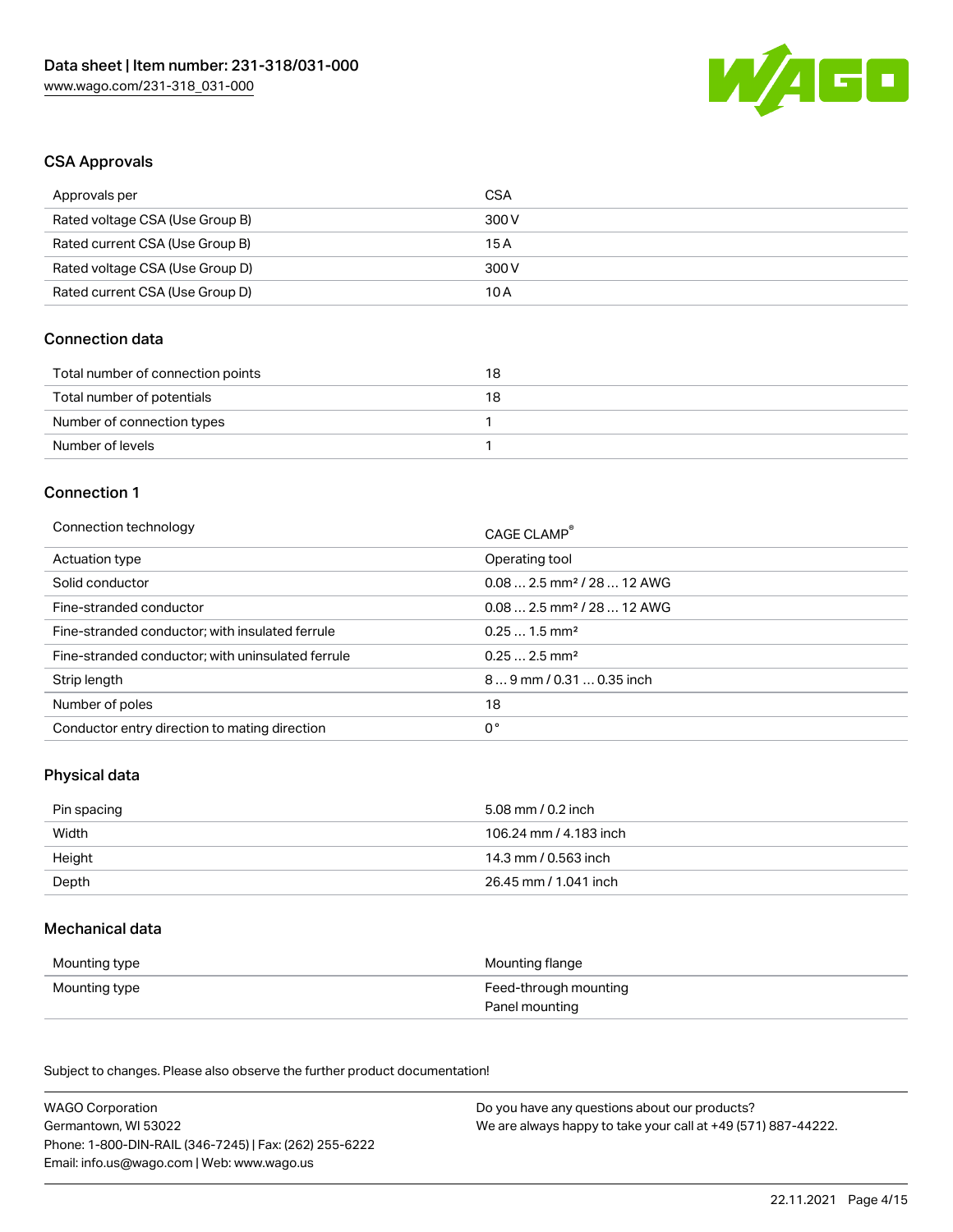

## Plug-in connection

| Contact type (pluggable connector) | Female connector/socket |
|------------------------------------|-------------------------|
| Connector (connection type)        | for conductor           |
| Mismating protection               | No.                     |
| Locking of plug-in connection      | Without                 |
|                                    |                         |

#### Material data

| Color                       | orange                            |
|-----------------------------|-----------------------------------|
| Material group              |                                   |
| Insulation material         | Polyamide (PA66)                  |
| Flammability class per UL94 | V0                                |
| Clamping spring material    | Chrome nickel spring steel (CrNi) |
| Contact material            | Copper alloy                      |
| Contact plating             | tin-plated                        |
| Fire load                   | 0.48 MJ                           |
| Weight                      | 33.8g                             |

## Environmental requirements

| Limit temperature range<br>. | . +85 °ົ<br>-60 |  |
|------------------------------|-----------------|--|
|------------------------------|-----------------|--|

## Commercial data

| Product Group         | 3 (Multi Conn. System) |
|-----------------------|------------------------|
| PU (SPU)              | 10 Stück               |
| Packaging type        | box                    |
| Country of origin     | DE                     |
| <b>GTIN</b>           | 4044918369190          |
| Customs tariff number | 8536694040             |

## Approvals / Certificates

#### Country specific Approvals

| Logo | Approval                               | <b>Additional Approval Text</b> | Certificate<br>name |
|------|----------------------------------------|---------------------------------|---------------------|
|      | CВ<br>DEKRA Certification B.V.         | IEC 61984                       | NL-39756            |
|      | <b>CSA</b><br>DEKRA Certification B.V. | C <sub>22.2</sub>               | 1466354             |

Subject to changes. Please also observe the further product documentation!

WAGO Corporation Germantown, WI 53022 Phone: 1-800-DIN-RAIL (346-7245) | Fax: (262) 255-6222 Email: info.us@wago.com | Web: www.wago.us Do you have any questions about our products? We are always happy to take your call at +49 (571) 887-44222.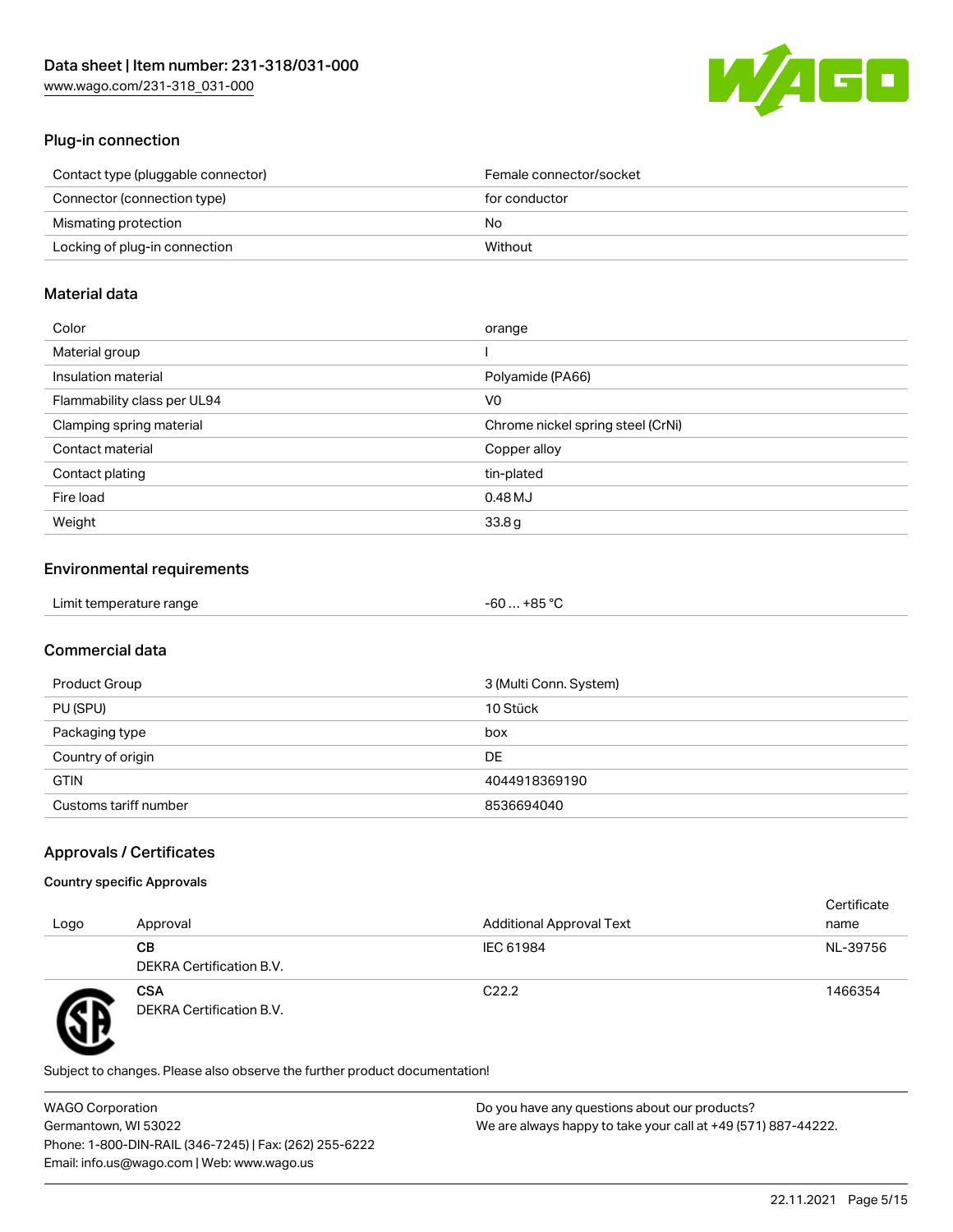

|      | <b>KEMA/KEUR</b>                | EN 61984 | 2190761.01 |
|------|---------------------------------|----------|------------|
| KEMA | <b>DEKRA Certification B.V.</b> |          |            |

#### Ship Approvals

| Logo         | Approval                           | <b>Additional Approval Text</b> | Certificate<br>name               |
|--------------|------------------------------------|---------------------------------|-----------------------------------|
| <b>ROVED</b> | ABS<br>American Bureau of Shipping | $\overline{\phantom{0}}$        | $19-$<br>HG1869876-<br><b>PDA</b> |

#### UL-Approvals

|                       |                                |                                 | Certificate |
|-----------------------|--------------------------------|---------------------------------|-------------|
| Logo                  | Approval                       | <b>Additional Approval Text</b> | name        |
|                       | cURus                          | <b>UL 1059</b>                  | E45172      |
| $\boldsymbol{\theta}$ | Underwriters Laboratories Inc. |                                 |             |
|                       | UL                             | <b>UL 1977</b>                  | E45171      |
| D                     | UL International Germany GmbH  |                                 |             |

#### Counterpart

| <b>Section</b> | Item no.231-648<br>Male connector; 18-pole; Pin spacing 5.08 mm; orange                                              | www.wago.com/231-648         |
|----------------|----------------------------------------------------------------------------------------------------------------------|------------------------------|
|                | Item no.231-348/001-000<br>Male header; 18-pole; THT; 1.0 x 1.0 mm solder pin; straight; pin spacing 5.08 mm; orange | www.wago.com/231-348/001-000 |
| <b>SOF</b>     | Item no.231-548/001-000<br>Male header; 18-pole; THT; 1.0 x 1.0 mm solder pin; angled; pin spacing 5.08 mm; orange   | www.wago.com/231-548/001-000 |
|                |                                                                                                                      |                              |

## Optional accessories

Testing accessories

Testing accessories

| <b>WAGO Corporation</b>                                | Do you have any questions about our products?                 |
|--------------------------------------------------------|---------------------------------------------------------------|
| Germantown, WI 53022                                   | We are always happy to take your call at +49 (571) 887-44222. |
| Phone: 1-800-DIN-RAIL (346-7245)   Fax: (262) 255-6222 |                                                               |
| Email: info.us@wago.com   Web: www.wago.us             |                                                               |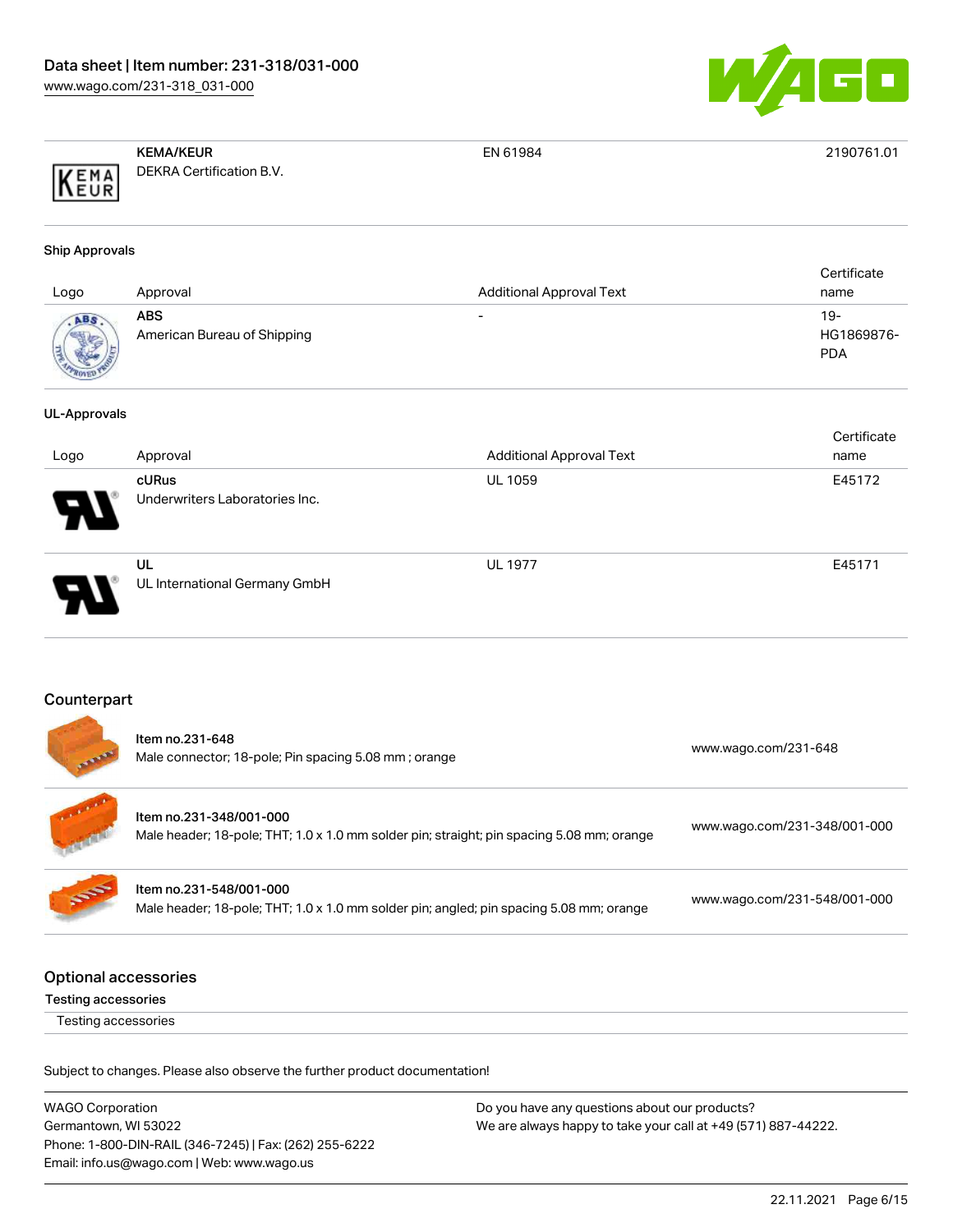[www.wago.com/231-318\\_031-000](http://www.wago.com/231-318_031-000)



[www.wago.com/210-136](http://www.wago.com/210-136)



Item no.: 210-136 Test plug; 2 mm Ø; with 500 mm cable

|                 | Item no.: 231-661<br>Test plugs for female connectors; for 5 mm and 5.08 mm pin spacing; 2,50 mm <sup>2</sup> ; light gray                                                         | www.wago.com/231-661 |
|-----------------|------------------------------------------------------------------------------------------------------------------------------------------------------------------------------------|----------------------|
|                 |                                                                                                                                                                                    |                      |
| Cover           |                                                                                                                                                                                    |                      |
| Cover           |                                                                                                                                                                                    |                      |
|                 | Item no.: 231-669<br>Lockout caps; for covering unused clamping units; orange                                                                                                      | www.wago.com/231-669 |
| <b>Ferrules</b> |                                                                                                                                                                                    |                      |
| Ferrule         |                                                                                                                                                                                    |                      |
|                 | Item no.: 216-101<br>Ferrule; Sleeve for 0.5 mm <sup>2</sup> / AWG 22; uninsulated; electro-tin plated; silver-colored                                                             | www.wago.com/216-101 |
|                 | Item no.: 216-104<br>Ferrule; Sleeve for 1.5 mm <sup>2</sup> / AWG 16; uninsulated; electro-tin plated; silver-colored                                                             | www.wago.com/216-104 |
|                 | Item no.: 216-106<br>Ferrule; Sleeve for 2.5 mm <sup>2</sup> / AWG 14; uninsulated; electro-tin plated; silver-colored                                                             | www.wago.com/216-106 |
|                 | Item no.: 216-102<br>Ferrule; Sleeve for 0.75 mm <sup>2</sup> / AWG 20; uninsulated; electro-tin plated; silver-colored                                                            | www.wago.com/216-102 |
|                 | Item no.: 216-103<br>Ferrule; Sleeve for 1 mm <sup>2</sup> / AWG 18; uninsulated; electro-tin plated                                                                               | www.wago.com/216-103 |
|                 | Item no.: 216-123<br>Ferrule; Sleeve for 1 mm <sup>2</sup> / AWG 18; uninsulated; electro-tin plated; silver-colored                                                               | www.wago.com/216-123 |
|                 | Item no.: 216-122<br>Ferrule; Sleeve for 0.75 mm <sup>2</sup> / AWG 20; uninsulated; electro-tin plated; silver-colored                                                            | www.wago.com/216-122 |
|                 | Item no.: 216-124<br>Ferrule; Sleeve for 1.5 mm <sup>2</sup> / AWG 16; uninsulated; electro-tin plated                                                                             | www.wago.com/216-124 |
|                 | Item no.: 216-142<br>Ferrule; Sleeve for 0.75 mm <sup>2</sup> / 18 AWG; uninsulated; electro-tin plated; electrolytic copper; gastight<br>crimped; acc. to DIN 46228, Part 1/08.92 | www.wago.com/216-142 |
|                 | Item no.: 216-132<br>Ferrule; Sleeve for 0.34 mm <sup>2</sup> / AWG 24; uninsulated; electro-tin plated                                                                            | www.wago.com/216-132 |
|                 | Item no.: 216-121<br>Ferrule; Sleeve for 0.5 mm <sup>2</sup> / AWG 22; uninsulated; electro-tin plated; silver-colored                                                             | www.wago.com/216-121 |
|                 | Item no.: 216-143<br>Ferrule; Sleeve for 1 mm <sup>2</sup> / AWG 18; uninsulated; electro-tin plated; electrolytic copper; gastight<br>crimped; acc. to DIN 46228, Part 1/08.92    | www.wago.com/216-143 |
|                 | Item no.: 216-131                                                                                                                                                                  | www.wago.com/216-131 |
|                 | Subject to changes. Please also observe the further product documentation!                                                                                                         |                      |
|                 |                                                                                                                                                                                    |                      |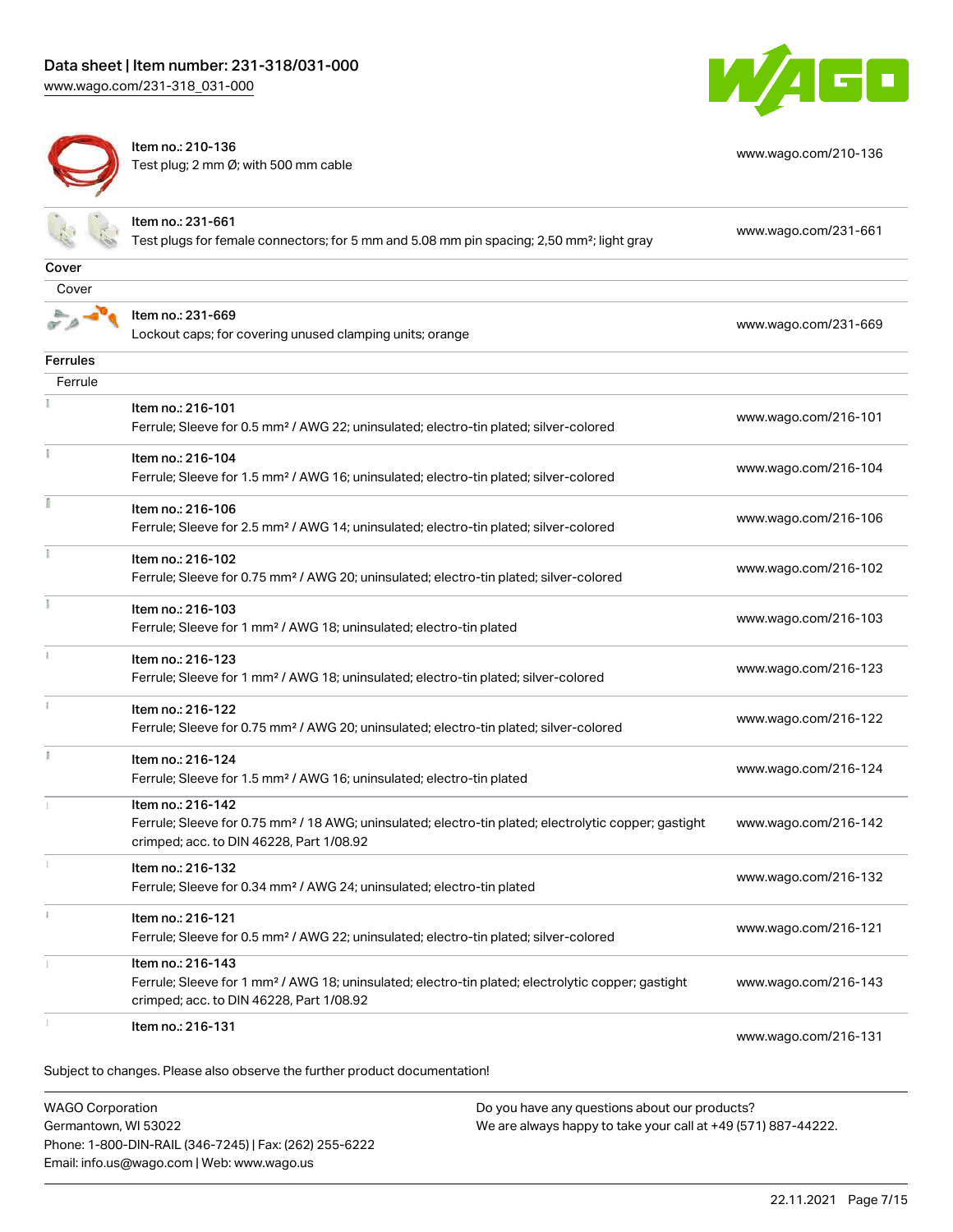## Data sheet | Item number: 231-318/031-000

[www.wago.com/231-318\\_031-000](http://www.wago.com/231-318_031-000)



|    | Ferrule; Sleeve for 0.25 mm <sup>2</sup> / AWG 24; uninsulated; electro-tin plated; silver-colored                                                                                                      |                      |
|----|---------------------------------------------------------------------------------------------------------------------------------------------------------------------------------------------------------|----------------------|
|    | Item no.: 216-141<br>Ferrule; Sleeve for 0.5 mm <sup>2</sup> / 20 AWG; uninsulated; electro-tin plated; electrolytic copper; gastight<br>crimped; acc. to DIN 46228, Part 1/08.92                       | www.wago.com/216-141 |
| X. | Item no.: 216-152<br>Ferrule; Sleeve for 0.34 mm <sup>2</sup> / AWG 24; uninsulated; electro-tin plated                                                                                                 | www.wago.com/216-152 |
|    | Item no.: 216-203<br>Ferrule; Sleeve for 1 mm <sup>2</sup> / AWG 18; insulated; electro-tin plated; red                                                                                                 | www.wago.com/216-203 |
|    | Item no.: 216-202<br>Ferrule; Sleeve for 0.75 mm <sup>2</sup> / 18 AWG; insulated; electro-tin plated; gray                                                                                             | www.wago.com/216-202 |
|    | Item no.: 216-151<br>Ferrule; Sleeve for 0.25 mm <sup>2</sup> / AWG 24; uninsulated; electro-tin plated                                                                                                 | www.wago.com/216-151 |
|    | Item no.: 216-204<br>Ferrule; Sleeve for 1.5 mm <sup>2</sup> / AWG 16; insulated; electro-tin plated; black                                                                                             | www.wago.com/216-204 |
|    | Item no.: 216-144<br>Ferrule; Sleeve for 1.5 mm <sup>2</sup> / AWG 16; uninsulated; electro-tin plated; electrolytic copper; gastight<br>crimped; acc. to DIN 46228, Part 1/08.92; silver-colored       | www.wago.com/216-144 |
|    | Item no.: 216-201<br>Ferrule; Sleeve for 0.5 mm <sup>2</sup> / 20 AWG; insulated; electro-tin plated; white                                                                                             | www.wago.com/216-201 |
|    | Item no.: 216-223<br>Ferrule; Sleeve for 1 mm <sup>2</sup> / AWG 18; insulated; electro-tin plated; red                                                                                                 | www.wago.com/216-223 |
|    | Item no.: 216-241<br>Ferrule; Sleeve for 0.5 mm <sup>2</sup> / 20 AWG; insulated; electro-tin plated; electrolytic copper; gastight<br>crimped; acc. to DIN 46228, Part 4/09.90; white                  | www.wago.com/216-241 |
|    | Item no.: 216-242<br>Ferrule; Sleeve for 0.75 mm <sup>2</sup> / 18 AWG; insulated; electro-tin plated; electrolytic copper; gastight<br>crimped; acc. to DIN 46228, Part 4/09.90; gray                  | www.wago.com/216-242 |
|    | Item no.: 216-222<br>Ferrule; Sleeve for 0.75 mm <sup>2</sup> / 18 AWG; insulated; electro-tin plated; gray                                                                                             | www.wago.com/216-222 |
|    | Item no.: 216-221<br>Ferrule; Sleeve for 0.5 mm <sup>2</sup> / 20 AWG; insulated; electro-tin plated; white                                                                                             | www.wago.com/216-221 |
|    | Item no.: 216-224<br>Ferrule; Sleeve for 1.5 mm <sup>2</sup> / AWG 16; insulated; electro-tin plated; black                                                                                             | www.wago.com/216-224 |
|    | Item no.: 216-243<br>Ferrule; Sleeve for 1 mm <sup>2</sup> / AWG 18; insulated; electro-tin plated; electrolytic copper; gastight crimped; www.wago.com/216-243<br>acc. to DIN 46228, Part 4/09.90; red |                      |
| 1  | Item no.: 216-244<br>Ferrule; Sleeve for 1.5 mm <sup>2</sup> / AWG 16; insulated; electro-tin plated; electrolytic copper; gastight<br>crimped; acc. to DIN 46228, Part 4/09.90; black                  | www.wago.com/216-244 |
|    | Item no.: 216-263<br>Ferrule; Sleeve for 1 mm <sup>2</sup> / AWG 18; insulated; electro-tin plated; electrolytic copper; gastight crimped;                                                              | www.wago.com/216-263 |
|    | Subject to changes. Please also observe the further product documentation!                                                                                                                              |                      |
|    |                                                                                                                                                                                                         |                      |

WAGO Corporation Germantown, WI 53022 Phone: 1-800-DIN-RAIL (346-7245) | Fax: (262) 255-6222 Email: info.us@wago.com | Web: www.wago.us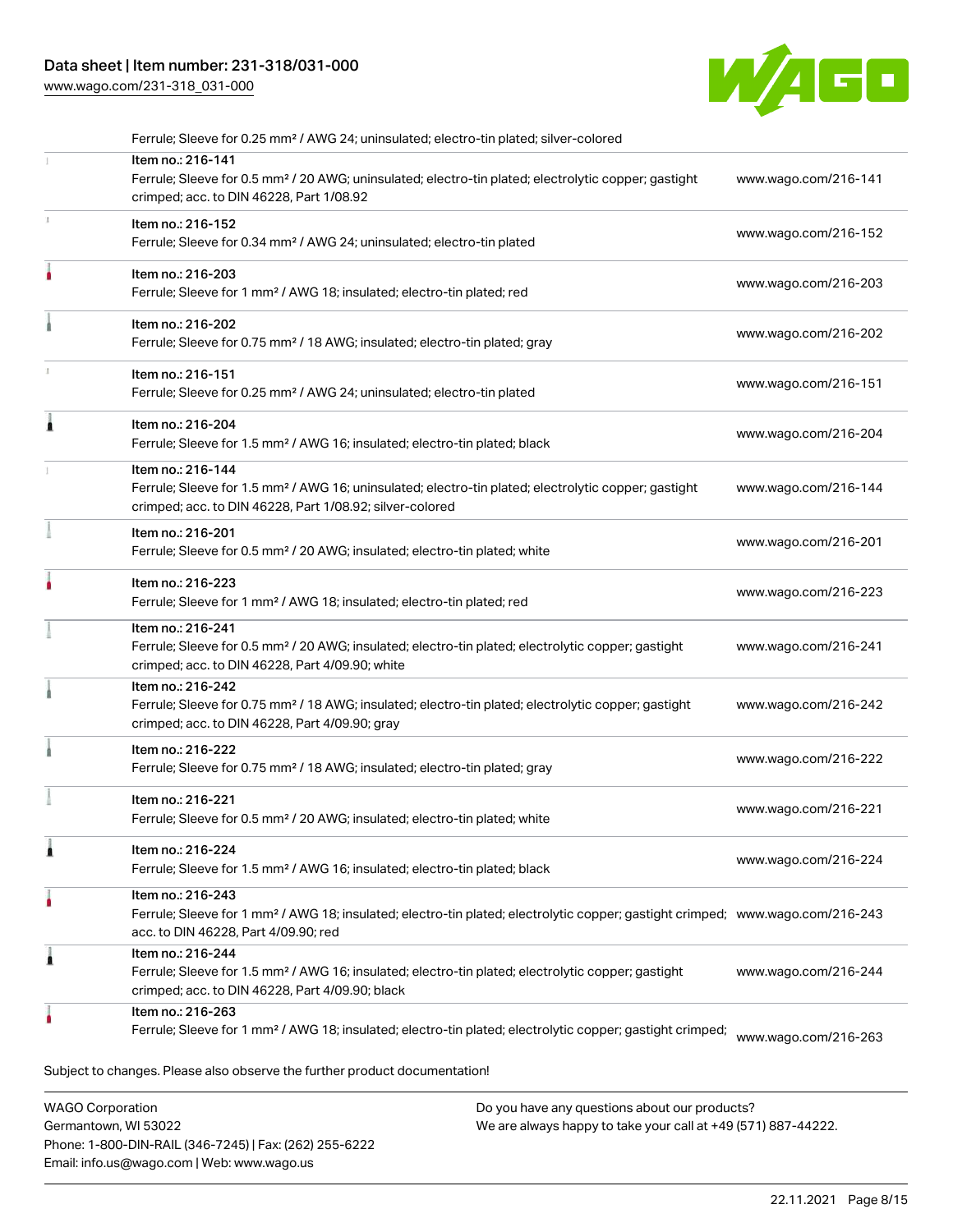[www.wago.com/231-318\\_031-000](http://www.wago.com/231-318_031-000)



acc. to DIN 46228, Part 4/09.90; red

|                | Item no.: 216-264                                                                                               |                      |
|----------------|-----------------------------------------------------------------------------------------------------------------|----------------------|
|                | Ferrule; Sleeve for 1.5 mm <sup>2</sup> / AWG 16; insulated; electro-tin plated; electrolytic copper; gastight  | www.wago.com/216-264 |
|                | crimped; acc. to DIN 46228, Part 4/09.90; black                                                                 |                      |
| ۸              | Item no.: 216-284                                                                                               |                      |
|                | Ferrule; Sleeve for 1.5 mm <sup>2</sup> / AWG 16; insulated; electro-tin plated; electrolytic copper; gastight  | www.wago.com/216-284 |
|                | crimped; acc. to DIN 46228, Part 4/09.90; black                                                                 |                      |
|                | Item no.: 216-262                                                                                               |                      |
|                | Ferrule; Sleeve for 0.75 mm <sup>2</sup> / 18 AWG; insulated; electro-tin plated; electrolytic copper; gastight | www.wago.com/216-262 |
|                | crimped; acc. to DIN 46228, Part 4/09.90; gray                                                                  |                      |
|                | Item no.: 216-301                                                                                               |                      |
|                | Ferrule; Sleeve for 0.25 mm <sup>2</sup> / AWG 24; insulated; electro-tin plated; yellow                        | www.wago.com/216-301 |
|                |                                                                                                                 |                      |
|                | Item no.: 216-321                                                                                               | www.wago.com/216-321 |
|                | Ferrule; Sleeve for 0.25 mm <sup>2</sup> / AWG 24; insulated; electro-tin plated; yellow                        |                      |
|                | Item no.: 216-322                                                                                               |                      |
|                | Ferrule; Sleeve for 0.34 mm <sup>2</sup> / 22 AWG; insulated; electro-tin plated; green                         | www.wago.com/216-322 |
|                |                                                                                                                 |                      |
| à              | Item no.: 216-302                                                                                               |                      |
|                | Ferrule; Sleeve for 0.34 mm <sup>2</sup> / 22 AWG; insulated; electro-tin plated; light turquoise               | www.wago.com/216-302 |
| Jumpers        |                                                                                                                 |                      |
| Jumper         |                                                                                                                 |                      |
|                | ltem no.: 231-905                                                                                               |                      |
|                |                                                                                                                 | www.wago.com/231-905 |
|                | Jumper; for conductor entry; 5-way; insulated; gray                                                             |                      |
|                | Item no.: 231-903                                                                                               |                      |
|                | Jumper; for conductor entry; 3-way; insulated; gray                                                             | www.wago.com/231-903 |
|                |                                                                                                                 |                      |
|                | Item no.: 231-907                                                                                               | www.wago.com/231-907 |
|                | Jumper; for conductor entry; 7-way; insulated; gray                                                             |                      |
|                | Item no.: 231-910                                                                                               |                      |
|                | Jumper; for conductor entry; 10-way; insulated; gray                                                            | www.wago.com/231-910 |
|                |                                                                                                                 |                      |
|                | Item no.: 231-902                                                                                               |                      |
|                | Jumper; for conductor entry; 2-way; insulated; gray                                                             | www.wago.com/231-902 |
|                |                                                                                                                 |                      |
| Tools          |                                                                                                                 |                      |
| Operating tool |                                                                                                                 |                      |
|                | Item no.: 209-130                                                                                               |                      |
|                | Operating tool; suitable for 264, 280 and 281 Series; 1-way; of insulating material; white                      | www.wago.com/209-130 |
|                |                                                                                                                 |                      |
|                | Item no.: 209-132                                                                                               | www.wago.com/209-132 |
|                | Operating tool; for connecting comb-style jumper bar; 2-way; of insulating material                             |                      |
|                | Item no.: 231-159                                                                                               |                      |
|                | Operating tool; natural                                                                                         | www.wago.com/231-159 |
|                |                                                                                                                 |                      |

| WAGO Corporation                                       | Do you have any questions about our products?                 |
|--------------------------------------------------------|---------------------------------------------------------------|
| Germantown, WI 53022                                   | We are always happy to take your call at +49 (571) 887-44222. |
| Phone: 1-800-DIN-RAIL (346-7245)   Fax: (262) 255-6222 |                                                               |
| Email: info.us@wago.com   Web: www.wago.us             |                                                               |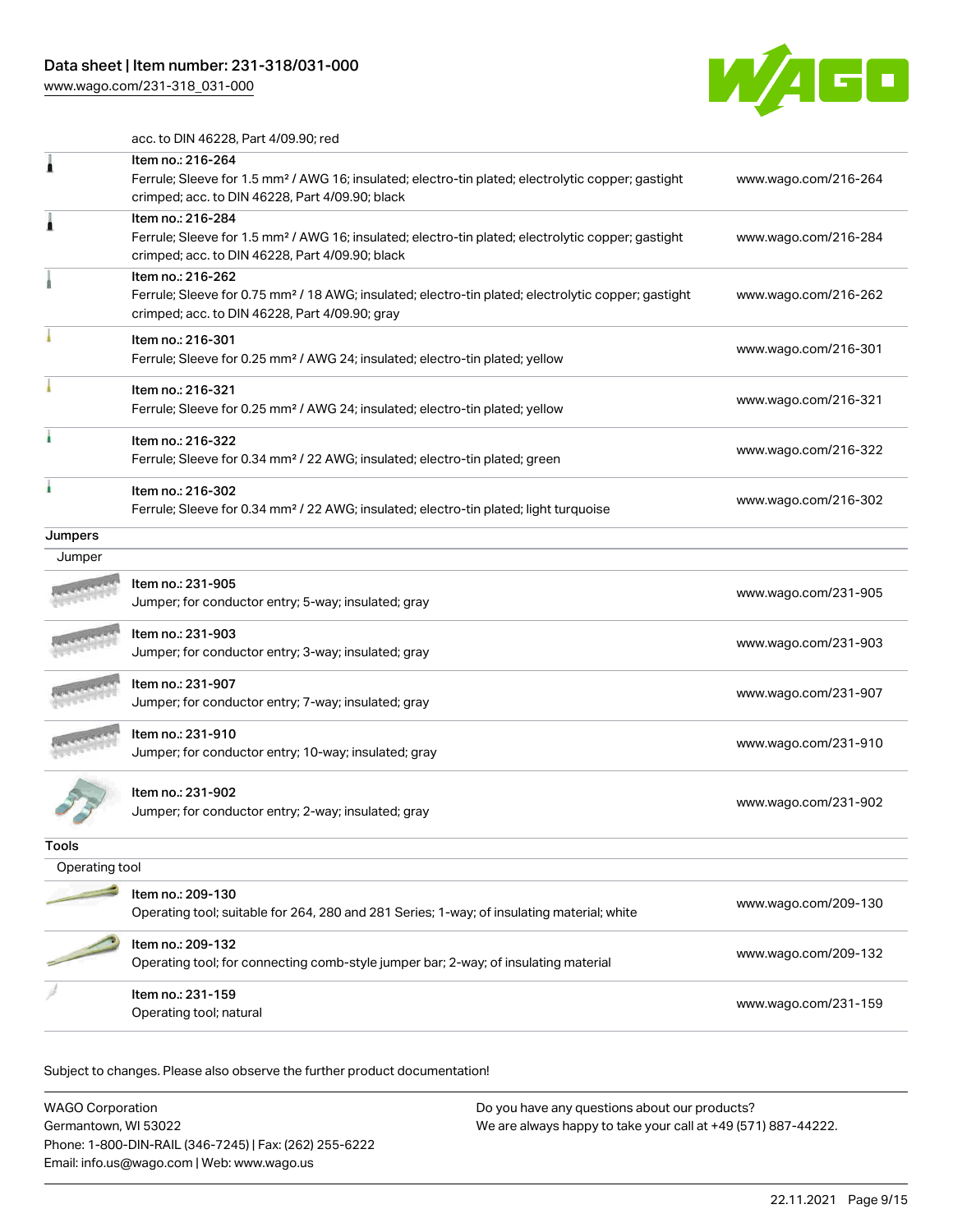## Data sheet | Item number: 231-318/031-000

[www.wago.com/231-318\\_031-000](http://www.wago.com/231-318_031-000)



|                      | Item no.: 231-231<br>Combination operating tool; red                                                             | www.wago.com/231-231 |  |
|----------------------|------------------------------------------------------------------------------------------------------------------|----------------------|--|
|                      | Item no.: 210-657<br>Operating tool; Blade: 3.5 x 0.5 mm; with a partially insulated shaft; short; multicoloured | www.wago.com/210-657 |  |
|                      | Item no.: 210-720<br>Operating tool; Blade: 3.5 x 0.5 mm; with a partially insulated shaft; multicoloured        | www.wago.com/210-720 |  |
|                      | Item no.: 231-131<br>Operating tool; made of insulating material; 1-way; loose; white                            | www.wago.com/231-131 |  |
|                      | Item no.: 231-291<br>Operating tool; made of insulating material; 1-way; loose; red                              | www.wago.com/231-291 |  |
|                      | Item no.: 280-432<br>Operating tool; made of insulating material; 2-way; white                                   | www.wago.com/280-432 |  |
|                      | Item no.: 280-434<br>Operating tool; made of insulating material; 4-way                                          | www.wago.com/280-434 |  |
|                      | ltem no.: 280-437<br>Operating tool; made of insulating material; 7-way                                          | www.wago.com/280-437 |  |
|                      | Item no.: 280-440<br>Operating tool; made of insulating material; 10-way                                         | www.wago.com/280-440 |  |
|                      | Item no.: 280-435<br>Operating tool; made of insulating material; 5-way; gray                                    | www.wago.com/280-435 |  |
|                      | ltem no.: 280-436<br>Operating tool; made of insulating material; 6-way                                          | www.wago.com/280-436 |  |
|                      | Item no.: 280-438<br>Operating tool; made of insulating material; 8-way                                          | www.wago.com/280-438 |  |
|                      | Item no.: 280-433<br>Operating tool; made of insulating material; 3-way                                          | www.wago.com/280-433 |  |
| Mounting             |                                                                                                                  |                      |  |
| Mounting accessories |                                                                                                                  |                      |  |
|                      | Item no.: 209-147<br>Self-tapping screw                                                                          | www.wago.com/209-147 |  |
|                      | Item no.: 231-194<br>Self-tapping screw; B 2.2x13, fixing hole 1.8 mm Ø                                          | www.wago.com/231-194 |  |
|                      | Item no.: 231-195<br>Screw with nut; M2x12; for fixing element                                                   | www.wago.com/231-195 |  |
|                      |                                                                                                                  |                      |  |

| WAGO Corporation                                       | Do you have any questions about our products?                 |
|--------------------------------------------------------|---------------------------------------------------------------|
| Germantown, WI 53022                                   | We are always happy to take your call at +49 (571) 887-44222. |
| Phone: 1-800-DIN-RAIL (346-7245)   Fax: (262) 255-6222 |                                                               |
| Email: info.us@wago.com   Web: www.wago.us             |                                                               |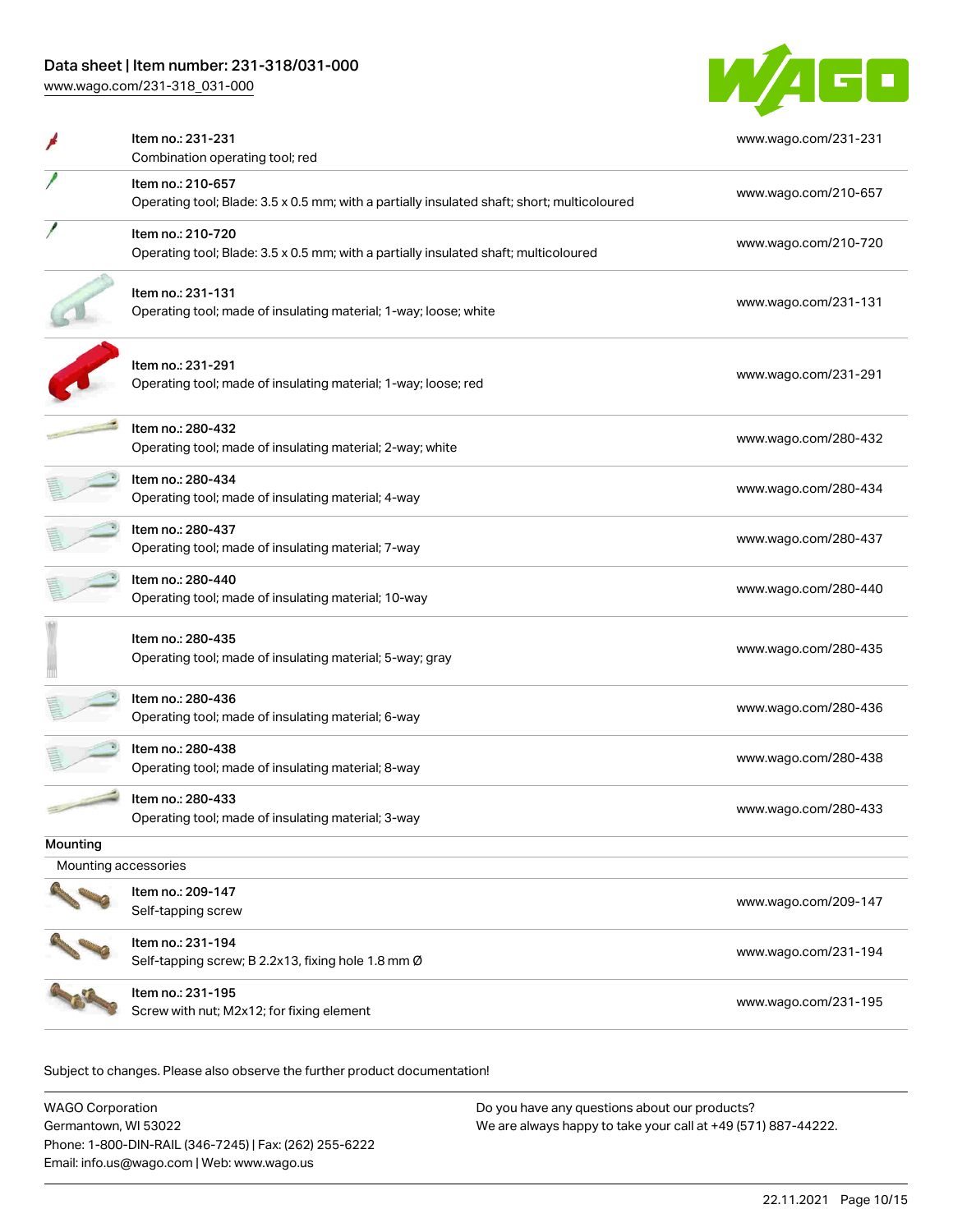[www.wago.com/231-318\\_031-000](http://www.wago.com/231-318_031-000)



[www.wago.com/231-295](http://www.wago.com/231-295)

Item no.: 231-295 Screw with nut

#### Insulations stops

Insulation stop



Item no.: 231-672 Insulation stop; 0.75 - 1 mm<sup>2</sup>; dark gray [www.wago.com/231-672](http://www.wago.com/231-672) msulation stop; 0.75 - 1 mm<sup>2</sup>; dark gray



Item no.: 231-670 Insulation stop; 0.08-0.2 mm<sup>2</sup> / 0.2 mm<sup>2</sup> "s"; white [www.wago.com/231-670](http://www.wago.com/231-670) www.wago.com/231-670



Item no.: 231-671

Marking accessories

Insulation stop; 0.25 - 0.5 mm²; light gray [www.wago.com/231-671](http://www.wago.com/231-671) msulation stop; 0.25 - 0.5 mm²; light gray

| Marking strip |                                                                                                                                                                                                 |                                  |
|---------------|-------------------------------------------------------------------------------------------------------------------------------------------------------------------------------------------------|----------------------------------|
|               | Item no.: 210-331/508-103<br>Marking strips; as a DIN A4 sheet; MARKED; 1-12 (200x); Height of marker strip: 2.3 mm/0.091 in; Strip<br>length 182 mm; Horizontal marking; Self-adhesive; white  | www.wago.com/210-331<br>/508-103 |
|               | Item no.: 210-331/508-104<br>Marking strips; as a DIN A4 sheet; MARKED; 13-24 (200x); Height of marker strip: 2.3 mm/0.091 in; Strip<br>length 182 mm; Horizontal marking; Self-adhesive; white | www.wago.com/210-331<br>/508-104 |
|               | Item no.: 210-332/508-202<br>Marking strips; as a DIN A4 sheet; MARKED; 1-16 (160x); Height of marker strip: 3 mm; Strip length 182<br>mm; Horizontal marking; Self-adhesive; white             | www.wago.com/210-332<br>/508-202 |
|               | ltem no.: 210-332/508-204<br>Marking strips; as a DIN A4 sheet; MARKED; 17-32 (160x); Height of marker strip: 3 mm; Strip length<br>182 mm; Horizontal marking; Self-adhesive; white            | www.wago.com/210-332<br>/508-204 |
|               |                                                                                                                                                                                                 |                                  |

Item no.: 210-332/508-206

Marking strips; as a DIN A4 sheet; MARKED; 33-48 (160x); Height of marker strip: 3 mm; Strip length 182 mm; Horizontal marking; Self-adhesive; white [www.wago.com/210-332](http://www.wago.com/210-332/508-206) [/508-206](http://www.wago.com/210-332/508-206)

Item no.: 210-332/508-205

Marking strips; as a DIN A4 sheet; MARKED; 1-32 (80x); Height of marker strip: 3 mm; Strip length 182 mm; Horizontal marking; Self-adhesive; white [www.wago.com/210-332](http://www.wago.com/210-332/508-205) [/508-205](http://www.wago.com/210-332/508-205)

## Downloads Documentation

# Additional Information

Technical explanations 2019 Apr 3 pdf

[Download](https://www.wago.com/global/d/1435602)

| <b>WAGO Corporation</b>                                | Do you have any questions about our products?                 |
|--------------------------------------------------------|---------------------------------------------------------------|
| Germantown. WI 53022                                   | We are always happy to take your call at +49 (571) 887-44222. |
| Phone: 1-800-DIN-RAIL (346-7245)   Fax: (262) 255-6222 |                                                               |
| Email: info.us@wago.com   Web: www.wago.us             |                                                               |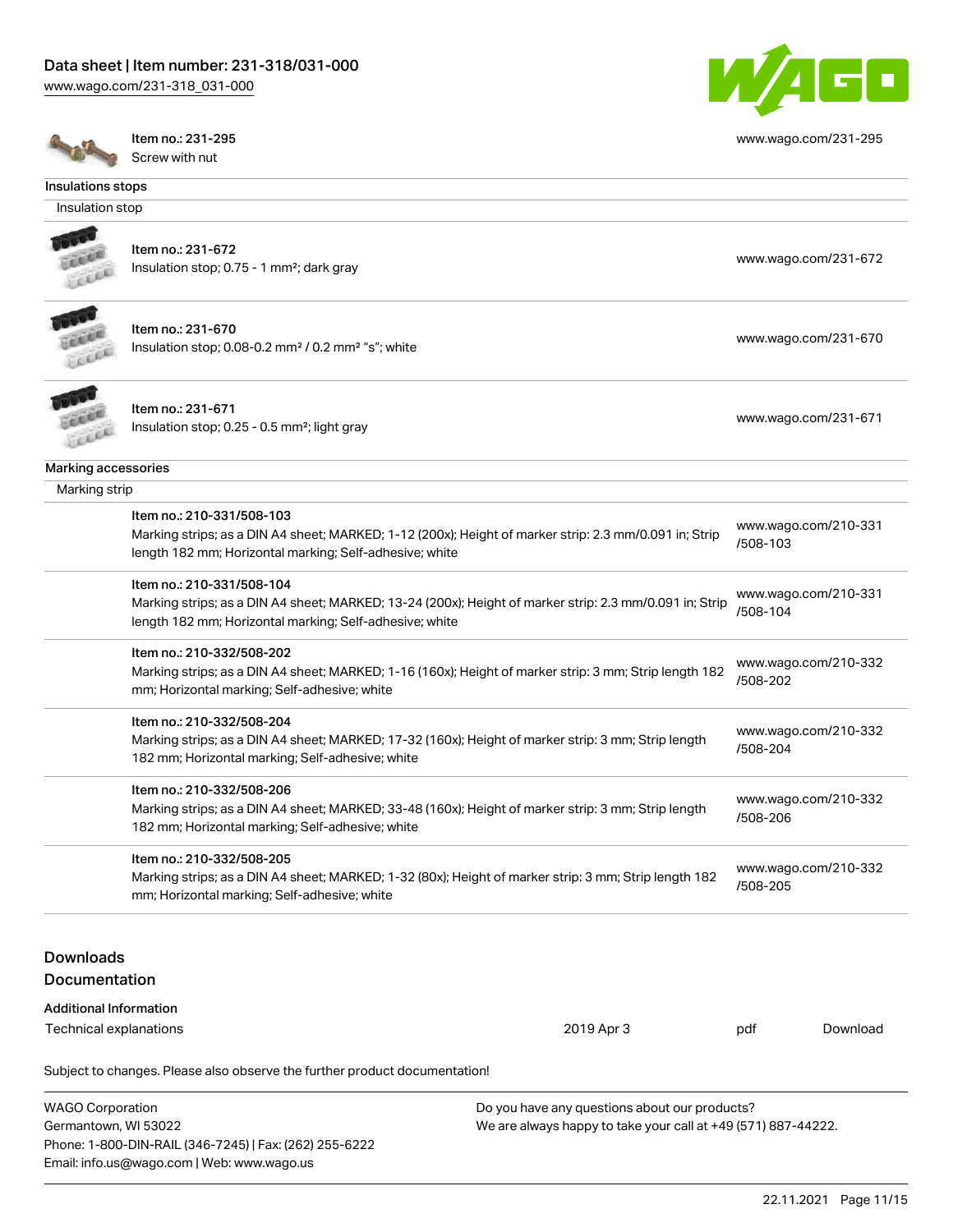

2.0 MB

| <b>CAD files</b>                                                                                                                                                                                      |            |          |
|-------------------------------------------------------------------------------------------------------------------------------------------------------------------------------------------------------|------------|----------|
| CAD data                                                                                                                                                                                              |            |          |
| 2D/3D Models 231-318/031-000                                                                                                                                                                          | <b>URL</b> | Download |
| <b>CAE</b> data                                                                                                                                                                                       |            |          |
| EPLAN Data Portal 231-318/031-000                                                                                                                                                                     | <b>URL</b> | Download |
| ZUKEN Portal 231-318/031-000                                                                                                                                                                          | <b>URL</b> | Download |
| EPLAN Data Portal 231-318/031-000                                                                                                                                                                     | <b>URL</b> | Download |
| <b>Environmental Product Compliance</b>                                                                                                                                                               |            |          |
| <b>Compliance Search</b>                                                                                                                                                                              |            |          |
| Environmental Product Compliance 231-318/031-000<br>1-conductor female connector; CAGE CLAMP®; 2.5 mm <sup>2</sup> ; Pin spacing 5.08 mm; 18-<br>pole; clamping collar; 2,50 mm <sup>2</sup> ; orange | URL        | Download |

#### Installation Notes

Female connectors with mounting flanges can be used as PCB through-panel connectors – conductor termination parallel to CAGE CLAMP® actuation.

Subject to changes. Please also observe the further product documentation!

WAGO Corporation Germantown, WI 53022 Phone: 1-800-DIN-RAIL (346-7245) | Fax: (262) 255-6222 Email: info.us@wago.com | Web: www.wago.us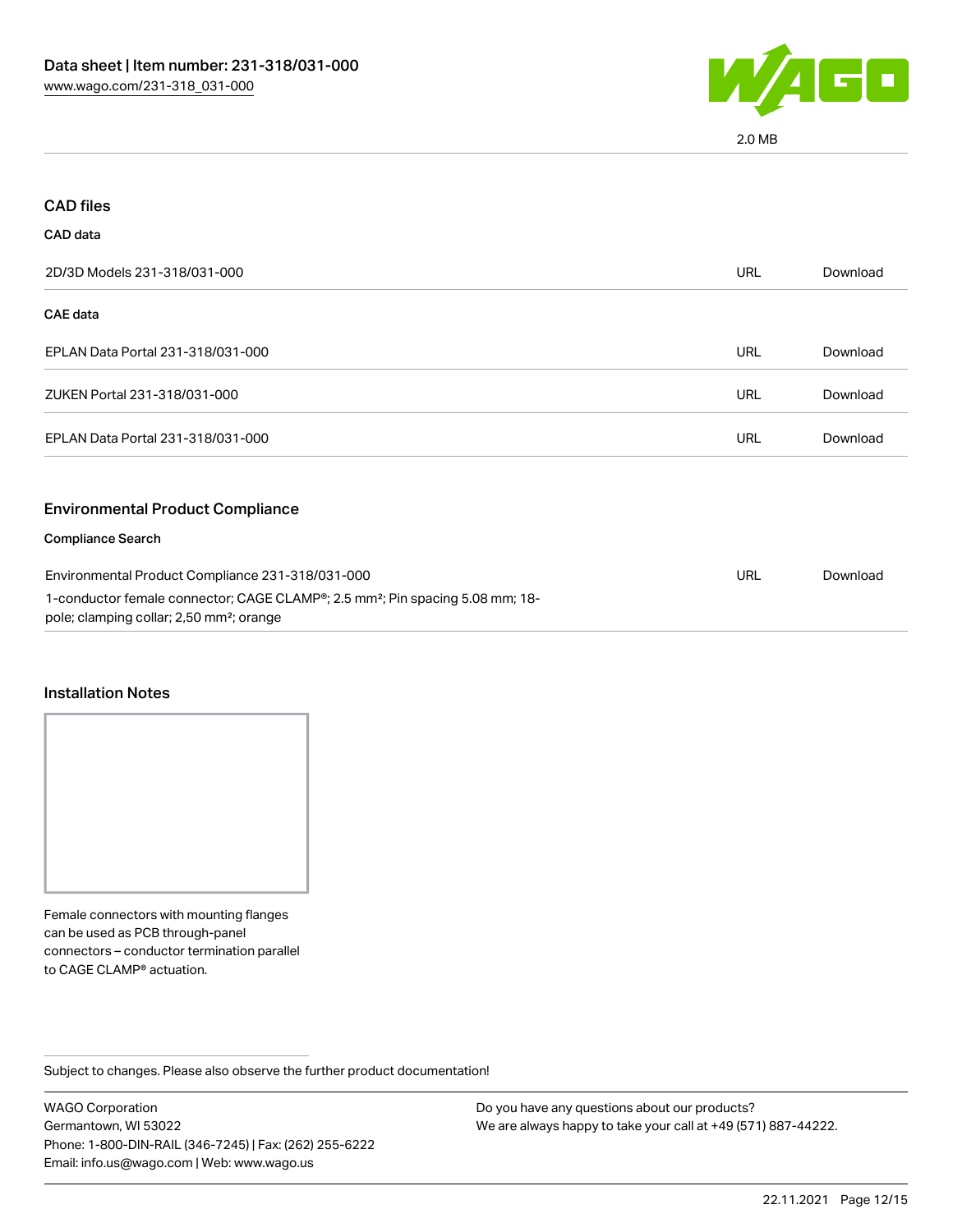

PCB female connectors with mounting flanges can be used as through-panel connectors for external wiring.

16-pole female connector with mounting flanges in a 19" rack – conductor termination parallel to CAGE CLAMP® actuation



Inserting a conductor via 3.5 mm screwdriver – CAGE CLAMP® actuation parallel to conductor entry.



Inserting a conductor via 3.5 mm screwdriver – CAGE CLAMP® actuation perpendicular to conductor entry.



Inserting a conductor into CAGE CLAMP® unit via operating lever (231-291).

Subject to changes. Please also observe the further product documentation!

WAGO Corporation Germantown, WI 53022 Phone: 1-800-DIN-RAIL (346-7245) | Fax: (262) 255-6222 Email: info.us@wago.com | Web: www.wago.us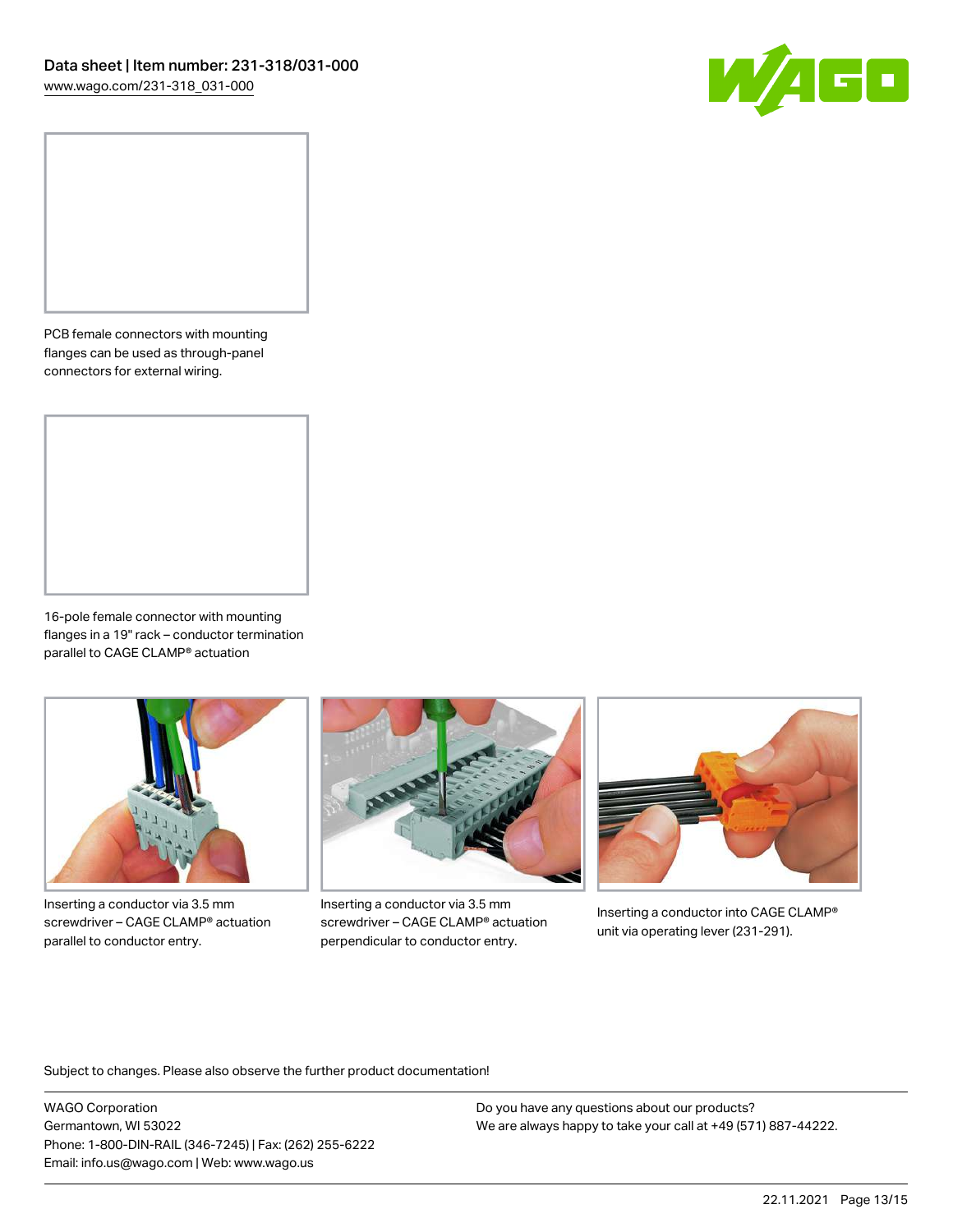



Inserting a conductor via operating tool.



Coding a female connector by removing coding finger(s).



Testing – female connector with CAGE CLAMP®

Integrated test ports for testing perpendicular to conductor entry via 2 or 2.3 mm Ø test plug

#### Installation

Subject to changes. Please also observe the further product documentation!

WAGO Corporation Germantown, WI 53022 Phone: 1-800-DIN-RAIL (346-7245) | Fax: (262) 255-6222 Email: info.us@wago.com | Web: www.wago.us